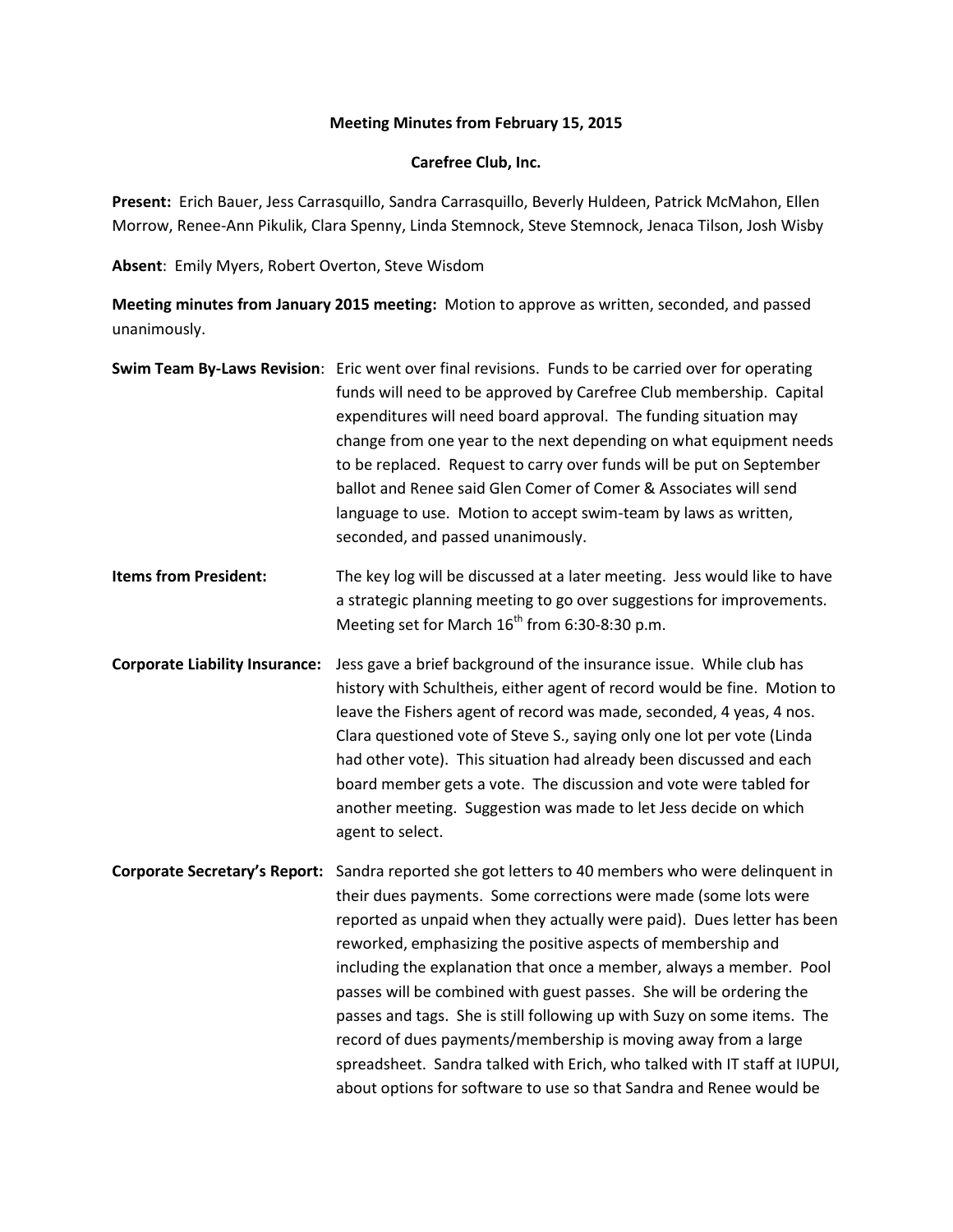|                            | able to share information. Renee uses QuickBooks and the software<br>Sandra was interested in purchasing allows uploads/downloads to<br>QuickBooks and would also be used for online payment of dues. Renee,<br>Clara and Erich talked about options and they will talk about this with<br>Sandra at a later time.                                                                                                                                                                                                                                                                                                                    |
|----------------------------|---------------------------------------------------------------------------------------------------------------------------------------------------------------------------------------------------------------------------------------------------------------------------------------------------------------------------------------------------------------------------------------------------------------------------------------------------------------------------------------------------------------------------------------------------------------------------------------------------------------------------------------|
| <b>Treasurer's Report:</b> | Renee reported that \$1149 from delinquent dues has been received.<br>She has made some changes to the financials since not all money out is<br>expenses, but liabilities, and the new financial report form breaks this<br>out. She is also tracking sales tax and has an open invoice list of<br>members who have delinquent payments. December 2014 and January<br>2015 paperwork, including bank statements, are available for review.<br>Jess will need to be added as a signee at our bank and will set up a time<br>with Renee to do this. Motion to approve January financials as<br>presented, seconded, passes unanimously. |
| <b>Committee Reports</b>   |                                                                                                                                                                                                                                                                                                                                                                                                                                                                                                                                                                                                                                       |
| Pool:                      | Linda reported that the life guard application and updated pool rules<br>have been posted to the website.                                                                                                                                                                                                                                                                                                                                                                                                                                                                                                                             |
| <b>Grounds:</b>            | Patrick reported that the tennis court nets have been taken down for<br>the winter. Graffiti under the bridge has been reported to the Mayor's<br>Action Hotline (Indianapolis). He may have lawn care services go out to<br>bid.                                                                                                                                                                                                                                                                                                                                                                                                     |
| <b>Newsletter:</b>         | Jenaca reported that the first quarter newsletter has been posted. The<br>next edition will be posted April 1 <sup>st</sup> and articles to be included need to<br>be sent to her by March 9. Additional information (recipes, paragraph<br>on a board member, etc.) can be sent in, too. At the March meeting the<br>board will vote on whether to charge non-members for ads submitted<br>for inclusion in the newsletter. Information from the dues letter<br>regarding membership, lot owners, transfers, etc. is in the newsletter<br>and a link to the newsletter will be sent via Next Door.                                   |
| <b>Clubhouse:</b>          | Linda reported that Steve W. had the sinks, countertops, faucets and<br>light fixtures replaced in both restrooms. A half-day rental will be<br>rounded to \$80, and full day to \$130 to include sales tax.                                                                                                                                                                                                                                                                                                                                                                                                                          |
| Web:                       | Erich said that the problems with loading items to the web page have<br>been fixed. Crime Watch requested a tab on the Carefree Club page<br>that will link to their site. Information will be added to the web that lot<br>owners should contact the Corporate Secretary to determine if their lot<br>is a member of the Club.                                                                                                                                                                                                                                                                                                       |